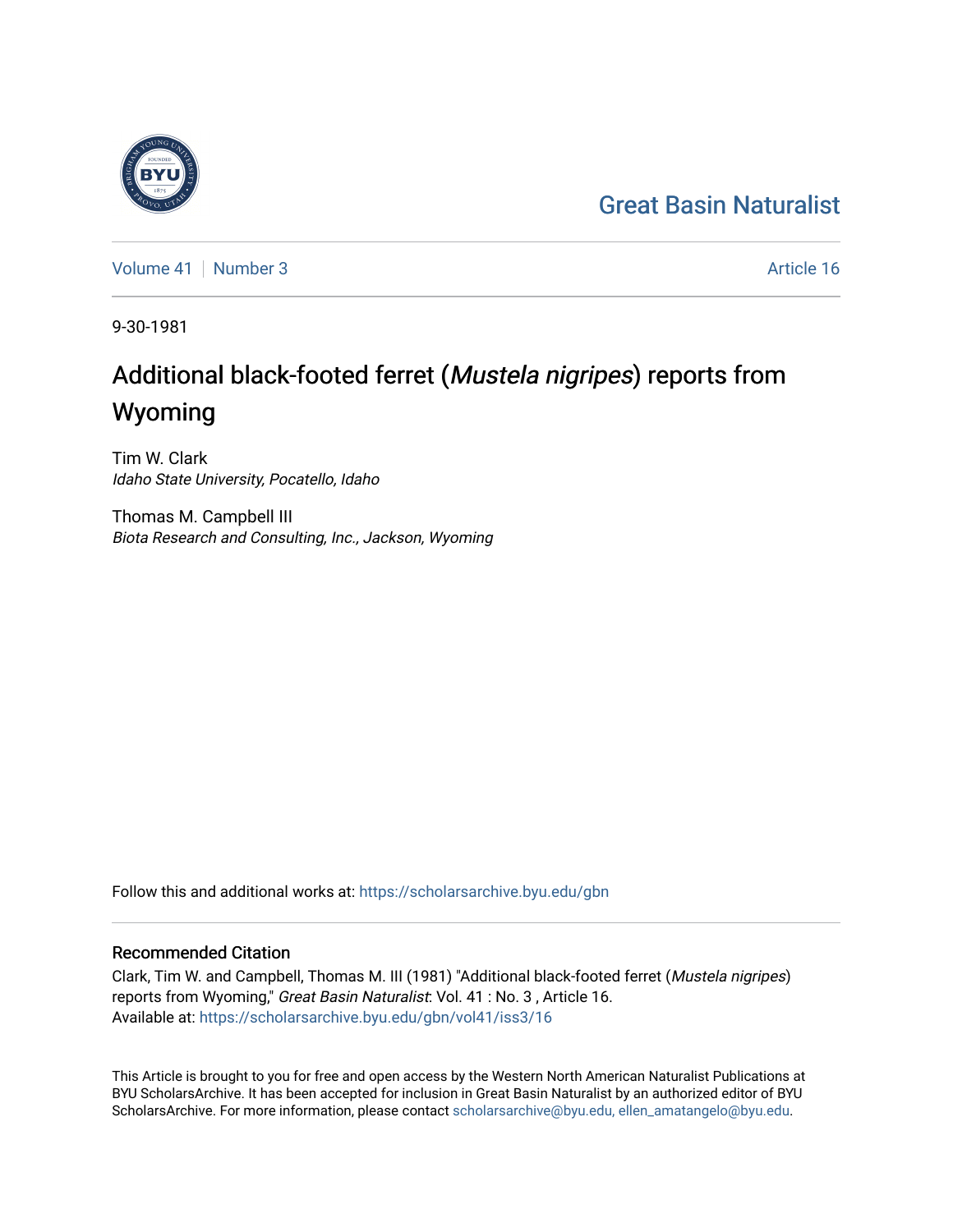### ADDITIONAL BLACK-FOOTED FERRET {MUSTELA NIGRIPES) REPORTS FROM WYOMING

Tim W. Clark' and Thomas M. Campbell III'

Abstract.— Thirty-nine previously unpublished reports of the endangered black-footed ferret from Wyoming are listed with dates, locations, number of animals, sources, and comments.

Historic geographic range of the black footed ferret (Mustela nigripes) coincided closely with that of the prairie dog  $(Cynomys)$ spp.), occurring over most of the Great Plains as well as semiarid grasslands and certain in termountain basins of North America (Hall and Kelson 1959, Hillman and Clark 1980). The present range is unknown, but is un doubtedly smaller than historic range due to habitat destruction and possibly other factors. Recent ferret observations and evidence, al though mostly undocumented, come from South Dakota, Colorado, Wyoming, Montana, North Dakota, and Kansas.

Clark (1978, 1980) reported the historical range of ferrets in Wyoming to be nearly statewide. Ferret sightings and evidence come from nearly every county in Wyoming except Teton County and Yellowstone National Park—the same areas where prairie dogs reside. Further evidence reported by Clark (1978) showed that ferrets ranged fur ther west in Wyoming than previously known.

Methods used by us to evaluate blackfooted ferret sightings have been described (Clark 1980). This paper reports 39 pre viously unpublished (except Murie 1954) black-footed ferret reports from Wyoming.

ADDENDUM: A male ferret from Park County was killed by a ranch dog on 26 Sep-

tember 1981. This specimen, verified by the U.S. National Museum and the U.S. Fish and Wildlife Service, is the first complete carcass since 1965 (Clark 1980). The ferret was re ported to us by Jim Lawrence of Wyoming Game and Fish Department.

#### LITERATURE CITED

- Clark, T. W. 1978. Current status of the black-footed ferret in Wyoming. J. Wildl. Mgmt. 42:128-134.
- 1980. A listing of reports of black-footed ferrets in Wyoming (1851-1977). Northwest Sci. 54:47-54.
- HALL, E. R., AND K. KELSON. 1959. The mammals of North America. Ronald Press, New York. 1,083 pp.
- Hillman, C. N., and T. W. Clark. 1980. Mustela nigripes. Mamm. Species 126:1-3.
- Martin, S. J., and M. H. Schroeder. 1979. Black-footed ferret surveys on seven coal occurrence areas in southwestern and southcentral Wyoming (June 8 to September 1978). Final report to U.S. Bureau of Land Management, Cheyenne, Wyoming. 37 pp.
- 1980. Black-footed ferret surveys on seven coal occurrence areas in Wyoming (Febru ary-September 1979). Final report to U.S. Bureau of Land Management, Cheyenne, Wyoming. 39 pp.
- MuRiE, O. J. 1954. A field guide to animal tracks. 2d ed. Houghton Mifflin Co., Boston. 375 pp.
- U.S. Biological Survey. 1928. Cooperative wildlife conservation and control in Wyoming. 1928 Annual Report. 27 pp.

<sup>&#</sup>x27;Department of Biology, Idaho State University, Pocatello, Idaho 83209. Present address: P.O. Box 2705, Jackson, Wyoming 8300L 'Biota Research and Consulting, Inc., Box 2705, Jackson, Wyoming 83001.